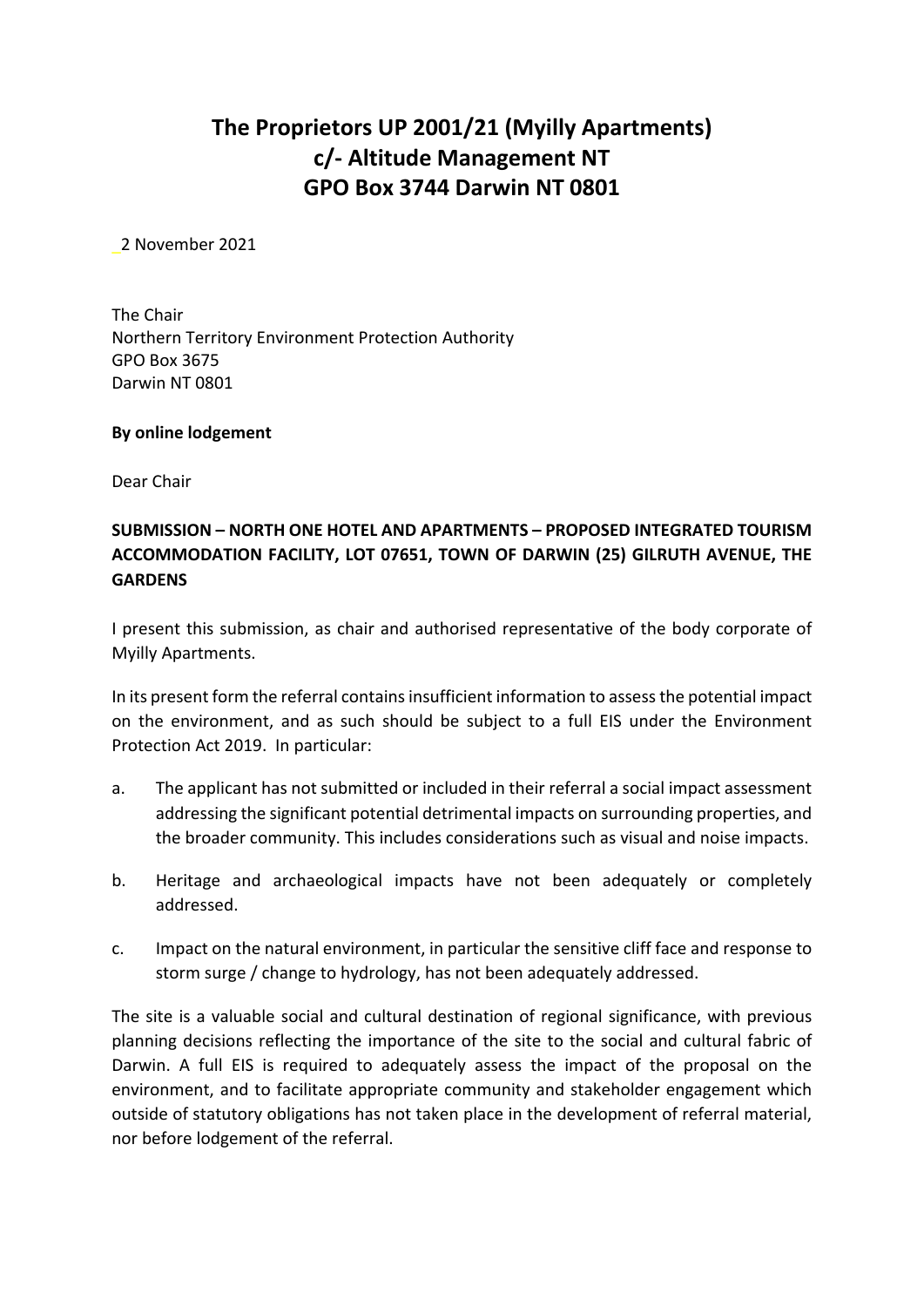#### **Social Impact**

1. The Environment Protection Act 2019, Division 2 (6) notes that the meaning of environment is:

*Environment means all aspects of the surroundings of humans including physical, biological, economic, cultural and social aspects.*

- 2. The referral does not address the impact of the proposal on the amenity of surrounding properties, the impact on the social and cultural use of the land, nor impact on the heritage and archaeological value of the site.
- 3. The visual impact assessment provided is limited to viewpoints from Bennett Place. It fails to consider visual impact from other key locations, including the Gardens, Mindil Beach, surrounding sports facility along Gilruth Avenue, nor from off‐shore viewpoints (tourism boats, general boating etc.). It therefore fails to address broader visual intrusion, changes to the character of the area and associated social impact.
- 4. The visual impactsuggestssome minor mitigation, but does not adequately addressthe full social impact on existing residences, impact on property value, and amenity. The proposal does not address risk of impacts, nor appropriate enhancement and mitigation as would otherwise be included in a social impact assessment.
- 5. The impact of the proposal on lack of connectivity, and genuine access to the foreshore has not been addressed. The subject land has been a point of access for the general public to Little Mindil Beach for decades. Walkers, joggers, sunbathers and fisherfolk, individuals and families with children, have had ready access to Little Mindil Beach, often with fishing gear, picnic items or beach paraphernalia. If arriving by car, members of the public have been able to park on the subject land and then walk to the beach. Whilst is it recognised that appropriate development of this land must lead to a modification of the means of public access to Little Mindil, the proposed development would effectively neuter that access. This needsto be explored through a detailed social impact assessment, which could provide mitigation and enhancement solutions for the proposed development.
- 6. The development of buildings of this size and scale, so close to the escarpment and so close to existing buildings, has the potential to result in a significant heat island effect, to the detriment of the amenity of residences, the heritage precinct and the public realm on Myilly Terrace. The applicant failsto addressthisin its application by providing appropriate and conclusive heat modelling. A reduction in the scale of the buildings, particularly in height and distance from the escarpment would reduce the heat island effect.
- 7. The applicant has failed to adequately address or demonstrate mitigation of the cumulative noise impact associated with this development, particularly in combination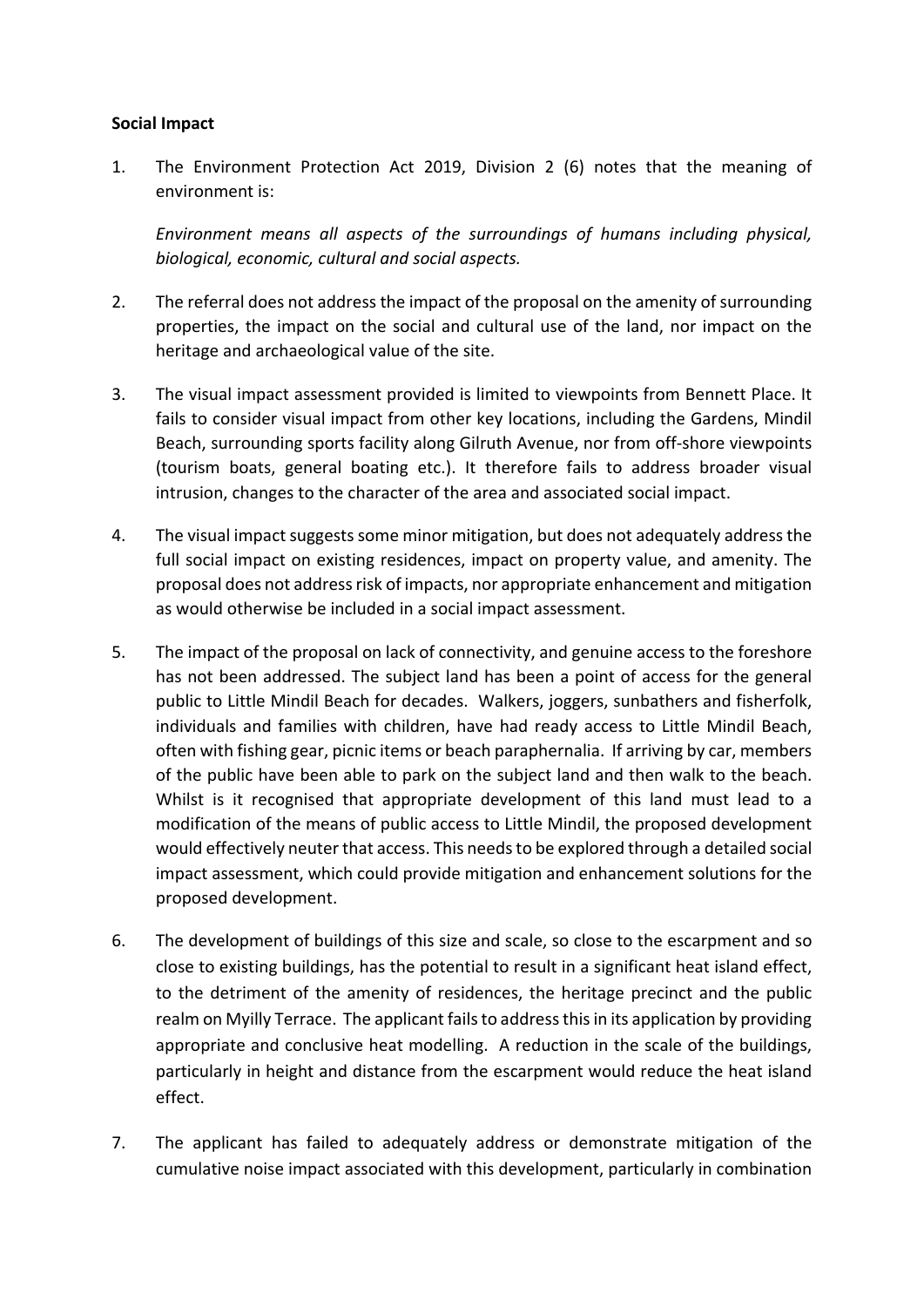with the noise impact from Sky City Casino. The proximity of the buildings and their height will place exposed plant, in particular air conditioning units, in close proximity to existing buildings and to the public realm on the escarpment. This is likely to significantly impact the amenity of the area, and in particular the quiet enjoyment of existing residences.

- 8. The introduction of additional restaurants, bars and an exposed swimming pool is also likely to introduce consistent noise as opposed to the occasional noise associated with the ad hoc use of the site for events and functions. Further information and noise modelling would be necessary to more fully assess the impact of this on the amenity of the locality.
- 9. Noting points 1‐8 above, in the absence of a full social impact assessment, publicly consulted on, a full EIS process should be followed.

#### **Heritage and archaeology**

- 10. The heritage report submitted with the application relates primarily to the impact on Myilly Terrace Heritage Precinct.
- 11. No attention has been paid to historic use of the site itself, Aboriginal significance, and more recent historic importance based on social and cultural use.
- 12. Noting points 10‐11, in the absence of an updated and detailed heritage and archaeology assessment that includes appropriate community engagement, a full EIS process should be followed

#### **Natural environmental impact**

- 13. The site falls within an identified primary and secondary storm surge zone.
- 14. The proponent's response to this is to fill the site artificially. This has the potential to alter hydrology, erosion and impacts on surrounding property during storm surge events.
- 15. The establishment of a development of this scale will place people at risk during storm events, noting that impacts of climate change on the frequency and severity of storms is acknowledged, and despite planning to existing modelling, could well exceed the thresholds currently planned for.
- 16. The value of the escarpment and cliff face from an environmental perspective is an acknowledged and documented fact.
- 17. The register of significant trees, as maintained by the Land for Wildlife and National Trust, note that the cliff face is an area of significance, with over 40 species, include 20